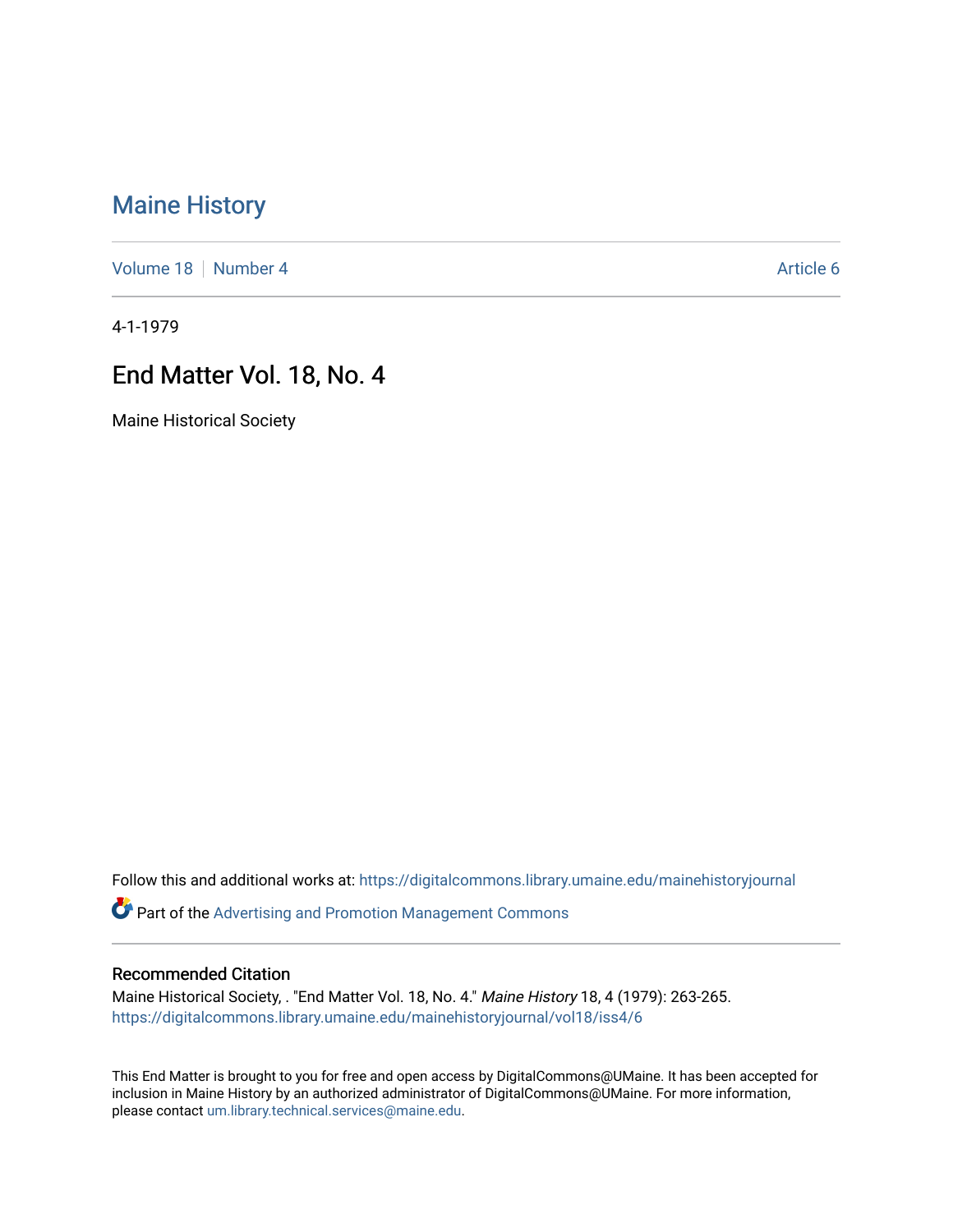**Tuttle's Catalog #382**

Lists over 6,000 genealogies, town and county histories, maps, atlases, reference works, books on heraldry, surnames, parish registers and more.

224 pages Price \$3.00

### TUTTLE ANTIQUARIAN BOOKS, INC. Post Office Box 541 Rutland, Vermont 05701

### GARY W. WOOLSON

**Out of Print and Rare Books** *M aps*, *Prints*, *and Manuscripts on all subjects*

*Lists Issued*

Mail Orders a Speciality Open by appointment only

RFD 1, Box 170 Hampden Highlands, Maine 04445 Telephone (after 5 p.m.) 207-234-4931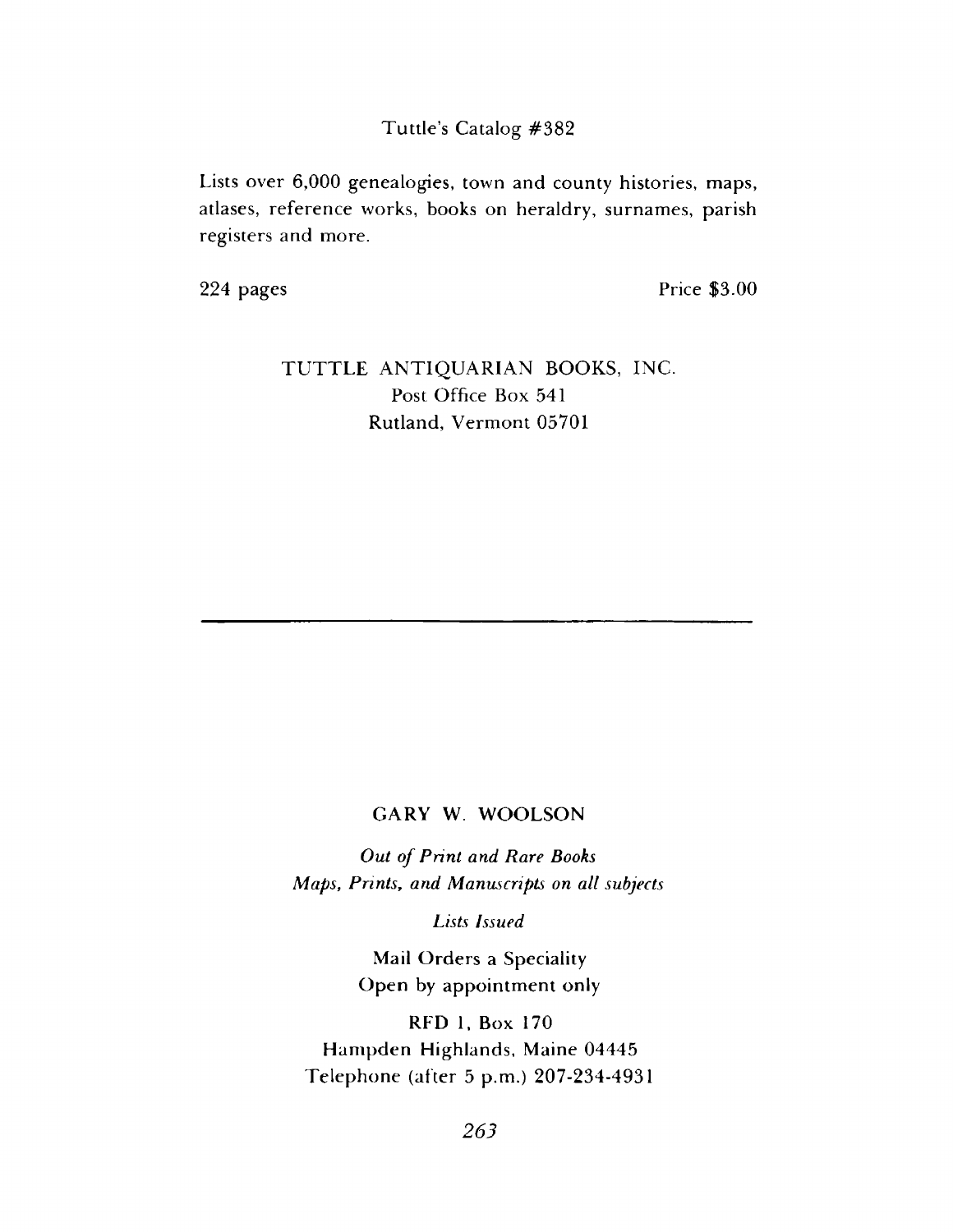#### *Now Available!*

### THE MAINE FRONTIER, 1607-1763

by Robert E. Moody

X erographic facsimile iv, 461 pages

Paper \$22.00 / Cloth \$27.00 Add \$1.50 postage

*Praised by Douglas E. Leach in* The Eastern Colonial Frontier, 1607-1763 *as an "extraordinarily valuable study" Robert E. Moody s important and frequently cited examination of the Maine frontier is at long last available*, *in xerographic form , to the general public. Originally submitted for the Ph.D. degree at Yale University in 1933, this study is a must for every serious student of Maine's colonial history.*

> Order from University Microfilms International 300 North Zeeb Road Ann Arbor, Michigan 48106

> > Order No. 65-7515

Credit card and institutional customers may order direct by calling toll free  $800-521-3042$